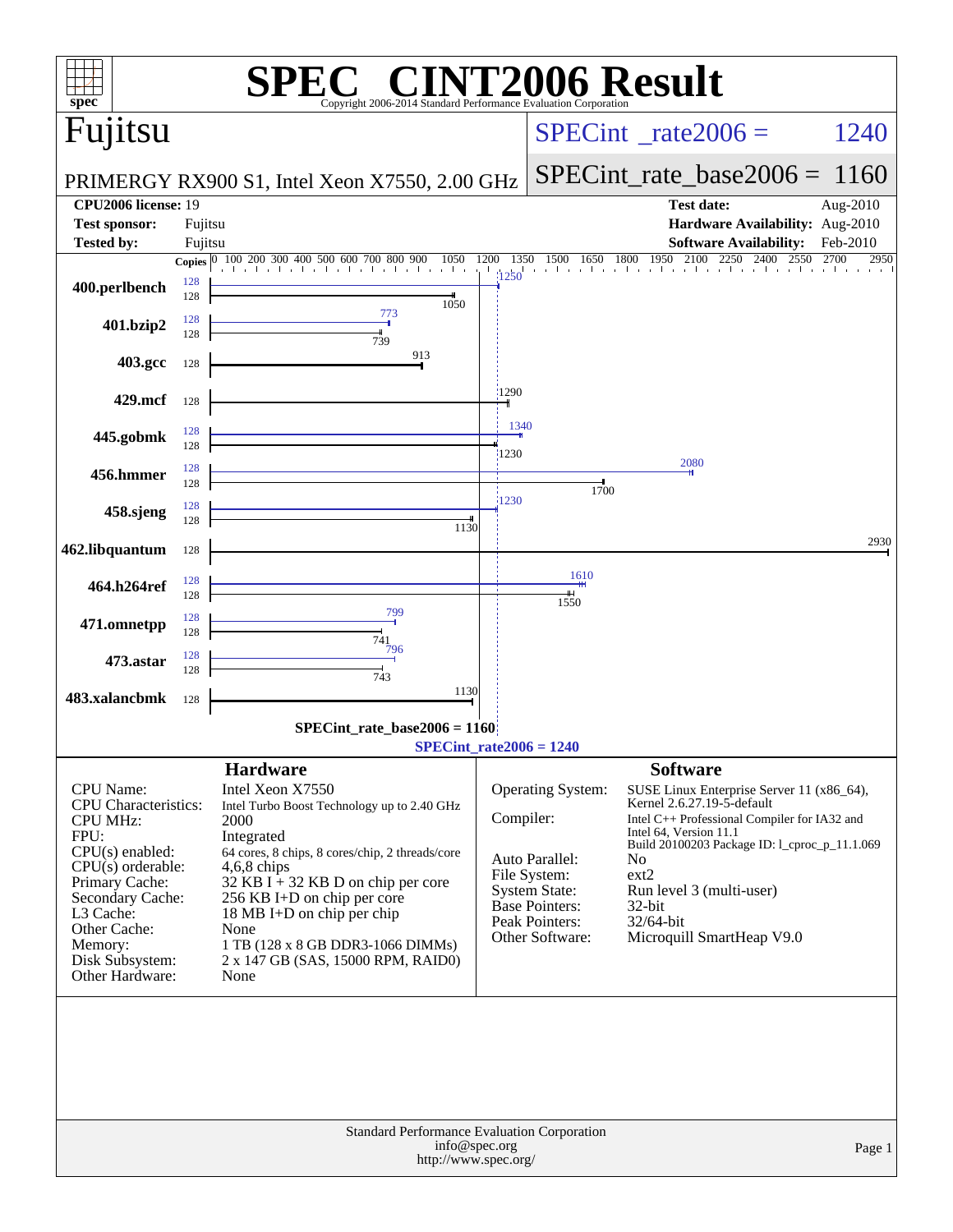

## Fujitsu

#### SPECint rate $2006 = 1240$

PRIMERGY RX900 S1, Intel Xeon X7550, 2.00 GHz

[SPECint\\_rate\\_base2006 =](http://www.spec.org/auto/cpu2006/Docs/result-fields.html#SPECintratebase2006) 1160

**[CPU2006 license:](http://www.spec.org/auto/cpu2006/Docs/result-fields.html#CPU2006license)** 19 **[Test date:](http://www.spec.org/auto/cpu2006/Docs/result-fields.html#Testdate)** Aug-2010 **[Test sponsor:](http://www.spec.org/auto/cpu2006/Docs/result-fields.html#Testsponsor)** Fujitsu **[Hardware Availability:](http://www.spec.org/auto/cpu2006/Docs/result-fields.html#HardwareAvailability)** Aug-2010 **[Tested by:](http://www.spec.org/auto/cpu2006/Docs/result-fields.html#Testedby)** Fujitsu **[Software Availability:](http://www.spec.org/auto/cpu2006/Docs/result-fields.html#SoftwareAvailability)** Feb-2010

#### **[Results Table](http://www.spec.org/auto/cpu2006/Docs/result-fields.html#ResultsTable)**

|                    | <b>Base</b>   |                |       |                                                                                                          |       |                |       | <b>Peak</b>   |                |              |                |              |                |              |
|--------------------|---------------|----------------|-------|----------------------------------------------------------------------------------------------------------|-------|----------------|-------|---------------|----------------|--------------|----------------|--------------|----------------|--------------|
| <b>Benchmark</b>   | <b>Copies</b> | <b>Seconds</b> | Ratio | <b>Seconds</b>                                                                                           | Ratio | <b>Seconds</b> | Ratio | <b>Copies</b> | <b>Seconds</b> | <b>Ratio</b> | <b>Seconds</b> | <b>Ratio</b> | <b>Seconds</b> | <b>Ratio</b> |
| 400.perlbench      | 128           | 1195           | 1050  | 1188                                                                                                     | 1050  | 1185           | 1060  | 128           | 1003           | 1250         | 1005           | 1240         | 1004           | 1250         |
| 401.bzip2          | 128           | 1687           | 732   | 1672                                                                                                     | 739   | 1672           | 739   | 128           | 1606           | 769          | 1593           | 775          | 1599           | <b>773</b>   |
| $403.\mathrm{gcc}$ | 128           | 1133           | 910   | 1124                                                                                                     | 916   | 1129           | 913   | 128           | 1133           | 910          | 1124           | 916          | 1129           | 913          |
| $429$ .mcf         | 128           | 910            | 1280  | 904                                                                                                      | 1290  | 904            | 1290  | 128           | 910            | 1280         | 904            | 1290         | 904            | 1290         |
| $445$ .gobmk       | 128           | 1097           | 1220  | 1091                                                                                                     | 1230  | 1085           | 1240  | 128           | 996            | 1350         | 1004           | 1340         | <b>1001</b>    | 1340         |
| 456.hmmer          | 128           | 704            | 1700  | 702                                                                                                      | 1700  | 704            | 1700  | 128           | 573            | 2080         | 573            | 2080         | 576            | 2070         |
| $458$ sjeng        | 128           | 1377           | 1120  | 1370                                                                                                     | 1130  | 1368           | 1130  | 128           | 1249           | 1240         | 1256           | 1230         | 1254           | 1230         |
| 462.libquantum     | 128           | 905            | 2930  | 906                                                                                                      | 2930  | 905            | 2930  | 128           | 905            | 2930         | 906            | 2930         | 905            | 2930         |
| 464.h264ref        | 128           | 1804           | 1570  | 1825                                                                                                     | 1550  | 1834           | 1540  | 128           | 1747           | 1620         | 1765           | <b>1610</b>  | 1774           | 1600         |
| 471.omnetpp        | 128           | 1079           | 741   | 1081                                                                                                     | 740   | 1080           | 741   | 128           | 1002           | 799          | 1001           | 799          | 1002           | 798          |
| $473$ . astar      | 128           | 1210           | 743   | 1210                                                                                                     | 742   | 1210           | 743   | 128           | 1126           | 798          | 1128           | 796          | 1129           | 796          |
| 483.xalancbmk      | 128           | 779            | 1130  | 778                                                                                                      | 1140  | 782            | 1130  | 128           | 779            | <b>1130</b>  | 778            | 1140         | 782            | 1130         |
|                    |               |                |       | Results appear in the order in which they were run. Bold underlined text indicates a median measurement. |       |                |       |               |                |              |                |              |                |              |

#### **[Submit Notes](http://www.spec.org/auto/cpu2006/Docs/result-fields.html#SubmitNotes)**

The config file option 'submit' was used. numactl was used to bind copies to the cores

#### **[Operating System Notes](http://www.spec.org/auto/cpu2006/Docs/result-fields.html#OperatingSystemNotes)**

The following command was used prior to run

 ulimit -s unlimited echo 1 > /proc/sys/vm/zone\_reclaim\_mode

#### **[Base Compiler Invocation](http://www.spec.org/auto/cpu2006/Docs/result-fields.html#BaseCompilerInvocation)**

[C benchmarks](http://www.spec.org/auto/cpu2006/Docs/result-fields.html#Cbenchmarks): [icc -m32](http://www.spec.org/cpu2006/results/res2010q3/cpu2006-20100816-12920.flags.html#user_CCbase_intel_icc_32bit_5ff4a39e364c98233615fdd38438c6f2)

[C++ benchmarks:](http://www.spec.org/auto/cpu2006/Docs/result-fields.html#CXXbenchmarks) [icpc -m32](http://www.spec.org/cpu2006/results/res2010q3/cpu2006-20100816-12920.flags.html#user_CXXbase_intel_icpc_32bit_4e5a5ef1a53fd332b3c49e69c3330699)

#### **[Base Portability Flags](http://www.spec.org/auto/cpu2006/Docs/result-fields.html#BasePortabilityFlags)**

 400.perlbench: [-DSPEC\\_CPU\\_LINUX\\_IA32](http://www.spec.org/cpu2006/results/res2010q3/cpu2006-20100816-12920.flags.html#b400.perlbench_baseCPORTABILITY_DSPEC_CPU_LINUX_IA32) 462.libquantum: [-DSPEC\\_CPU\\_LINUX](http://www.spec.org/cpu2006/results/res2010q3/cpu2006-20100816-12920.flags.html#b462.libquantum_baseCPORTABILITY_DSPEC_CPU_LINUX)

Continued on next page

Standard Performance Evaluation Corporation [info@spec.org](mailto:info@spec.org) <http://www.spec.org/>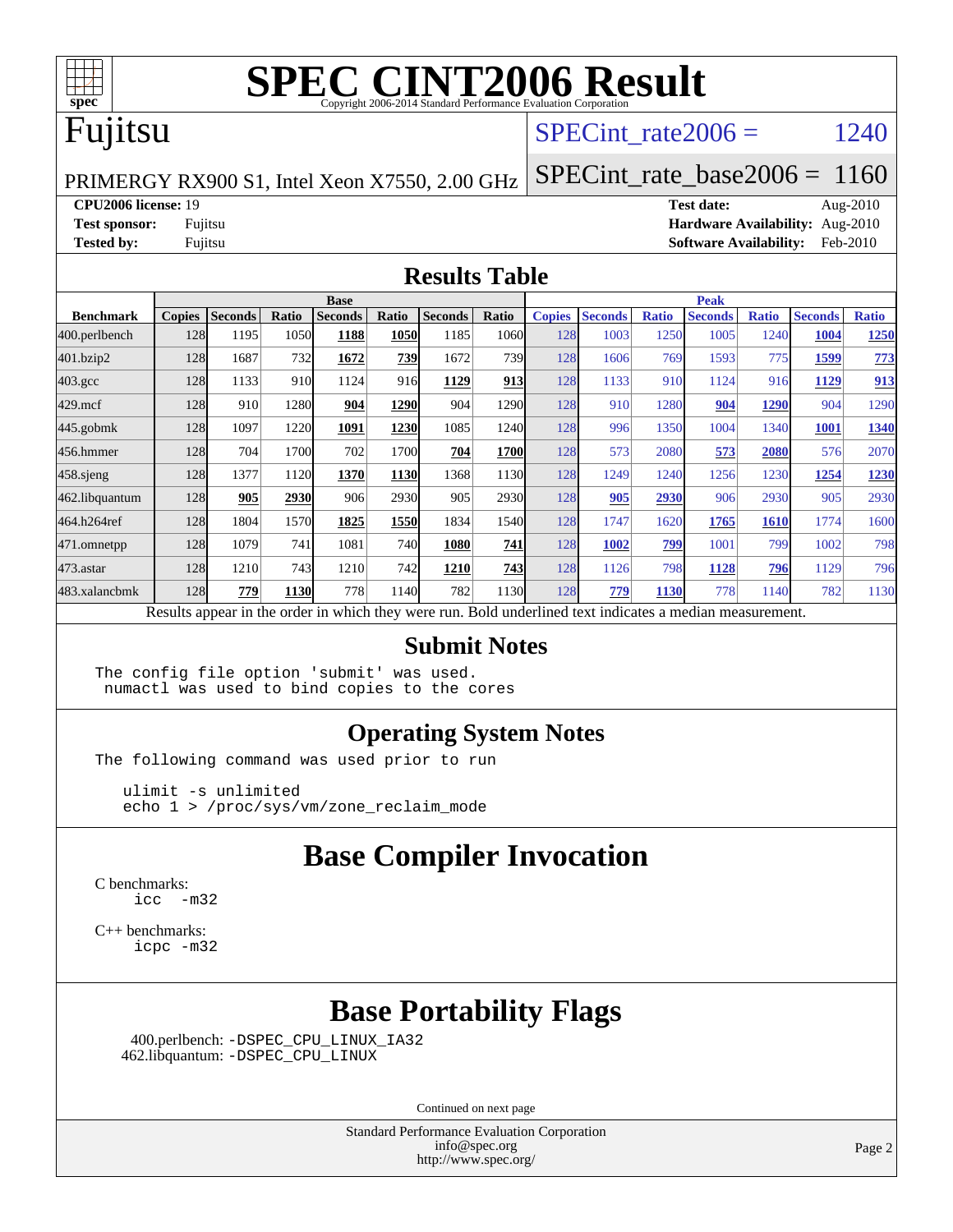

## Fujitsu

SPECint rate  $2006 = 1240$ 

PRIMERGY RX900 S1, Intel Xeon X7550, 2.00 GHz [SPECint\\_rate\\_base2006 =](http://www.spec.org/auto/cpu2006/Docs/result-fields.html#SPECintratebase2006) 1160

**[CPU2006 license:](http://www.spec.org/auto/cpu2006/Docs/result-fields.html#CPU2006license)** 19 **[Test date:](http://www.spec.org/auto/cpu2006/Docs/result-fields.html#Testdate)** Aug-2010 **[Test sponsor:](http://www.spec.org/auto/cpu2006/Docs/result-fields.html#Testsponsor)** Fujitsu **[Hardware Availability:](http://www.spec.org/auto/cpu2006/Docs/result-fields.html#HardwareAvailability)** Aug-2010 **[Tested by:](http://www.spec.org/auto/cpu2006/Docs/result-fields.html#Testedby)** Fujitsu **[Software Availability:](http://www.spec.org/auto/cpu2006/Docs/result-fields.html#SoftwareAvailability)** Feb-2010

### **[Base Portability Flags \(Continued\)](http://www.spec.org/auto/cpu2006/Docs/result-fields.html#BasePortabilityFlags)**

483.xalancbmk: [-DSPEC\\_CPU\\_LINUX](http://www.spec.org/cpu2006/results/res2010q3/cpu2006-20100816-12920.flags.html#b483.xalancbmk_baseCXXPORTABILITY_DSPEC_CPU_LINUX)

### **[Base Optimization Flags](http://www.spec.org/auto/cpu2006/Docs/result-fields.html#BaseOptimizationFlags)**

[C benchmarks](http://www.spec.org/auto/cpu2006/Docs/result-fields.html#Cbenchmarks):

[-xSSE4.2](http://www.spec.org/cpu2006/results/res2010q3/cpu2006-20100816-12920.flags.html#user_CCbase_f-xSSE42_f91528193cf0b216347adb8b939d4107) [-ipo](http://www.spec.org/cpu2006/results/res2010q3/cpu2006-20100816-12920.flags.html#user_CCbase_f-ipo) [-O3](http://www.spec.org/cpu2006/results/res2010q3/cpu2006-20100816-12920.flags.html#user_CCbase_f-O3) [-no-prec-div](http://www.spec.org/cpu2006/results/res2010q3/cpu2006-20100816-12920.flags.html#user_CCbase_f-no-prec-div) [-static](http://www.spec.org/cpu2006/results/res2010q3/cpu2006-20100816-12920.flags.html#user_CCbase_f-static) [-opt-prefetch](http://www.spec.org/cpu2006/results/res2010q3/cpu2006-20100816-12920.flags.html#user_CCbase_f-opt-prefetch)

[C++ benchmarks:](http://www.spec.org/auto/cpu2006/Docs/result-fields.html#CXXbenchmarks)

[-xSSE4.2](http://www.spec.org/cpu2006/results/res2010q3/cpu2006-20100816-12920.flags.html#user_CXXbase_f-xSSE42_f91528193cf0b216347adb8b939d4107) [-ipo](http://www.spec.org/cpu2006/results/res2010q3/cpu2006-20100816-12920.flags.html#user_CXXbase_f-ipo) [-O3](http://www.spec.org/cpu2006/results/res2010q3/cpu2006-20100816-12920.flags.html#user_CXXbase_f-O3) [-no-prec-div](http://www.spec.org/cpu2006/results/res2010q3/cpu2006-20100816-12920.flags.html#user_CXXbase_f-no-prec-div) [-opt-prefetch](http://www.spec.org/cpu2006/results/res2010q3/cpu2006-20100816-12920.flags.html#user_CXXbase_f-opt-prefetch) [-Wl,-z,muldefs](http://www.spec.org/cpu2006/results/res2010q3/cpu2006-20100816-12920.flags.html#user_CXXbase_link_force_multiple1_74079c344b956b9658436fd1b6dd3a8a) [-L/opt/SmartHeap\\_9/lib -lsmartheap](http://www.spec.org/cpu2006/results/res2010q3/cpu2006-20100816-12920.flags.html#user_CXXbase_SmartHeap_879e13b2ebf5e86ce2253467cfb99a3f)

#### **[Base Other Flags](http://www.spec.org/auto/cpu2006/Docs/result-fields.html#BaseOtherFlags)**

[C benchmarks](http://www.spec.org/auto/cpu2006/Docs/result-fields.html#Cbenchmarks):

403.gcc: [-Dalloca=\\_alloca](http://www.spec.org/cpu2006/results/res2010q3/cpu2006-20100816-12920.flags.html#b403.gcc_baseEXTRA_CFLAGS_Dalloca_be3056838c12de2578596ca5467af7f3)

#### **[Peak Compiler Invocation](http://www.spec.org/auto/cpu2006/Docs/result-fields.html#PeakCompilerInvocation)**

[C benchmarks \(except as noted below\)](http://www.spec.org/auto/cpu2006/Docs/result-fields.html#Cbenchmarksexceptasnotedbelow): [icc -m32](http://www.spec.org/cpu2006/results/res2010q3/cpu2006-20100816-12920.flags.html#user_CCpeak_intel_icc_32bit_5ff4a39e364c98233615fdd38438c6f2)

401.bzip2: [icc -m64](http://www.spec.org/cpu2006/results/res2010q3/cpu2006-20100816-12920.flags.html#user_peakCCLD401_bzip2_intel_icc_64bit_bda6cc9af1fdbb0edc3795bac97ada53)

456.hmmer: [icc -m64](http://www.spec.org/cpu2006/results/res2010q3/cpu2006-20100816-12920.flags.html#user_peakCCLD456_hmmer_intel_icc_64bit_bda6cc9af1fdbb0edc3795bac97ada53)

458.sjeng: [icc -m64](http://www.spec.org/cpu2006/results/res2010q3/cpu2006-20100816-12920.flags.html#user_peakCCLD458_sjeng_intel_icc_64bit_bda6cc9af1fdbb0edc3795bac97ada53)

[C++ benchmarks \(except as noted below\):](http://www.spec.org/auto/cpu2006/Docs/result-fields.html#CXXbenchmarksexceptasnotedbelow) [icpc -m32](http://www.spec.org/cpu2006/results/res2010q3/cpu2006-20100816-12920.flags.html#user_CXXpeak_intel_icpc_32bit_4e5a5ef1a53fd332b3c49e69c3330699)

473.astar: [icpc -m64](http://www.spec.org/cpu2006/results/res2010q3/cpu2006-20100816-12920.flags.html#user_peakCXXLD473_astar_intel_icpc_64bit_fc66a5337ce925472a5c54ad6a0de310)

#### **[Peak Portability Flags](http://www.spec.org/auto/cpu2006/Docs/result-fields.html#PeakPortabilityFlags)**

 400.perlbench: [-DSPEC\\_CPU\\_LINUX\\_IA32](http://www.spec.org/cpu2006/results/res2010q3/cpu2006-20100816-12920.flags.html#b400.perlbench_peakCPORTABILITY_DSPEC_CPU_LINUX_IA32) 401.bzip2: [-DSPEC\\_CPU\\_LP64](http://www.spec.org/cpu2006/results/res2010q3/cpu2006-20100816-12920.flags.html#suite_peakCPORTABILITY401_bzip2_DSPEC_CPU_LP64) 456.hmmer: [-DSPEC\\_CPU\\_LP64](http://www.spec.org/cpu2006/results/res2010q3/cpu2006-20100816-12920.flags.html#suite_peakCPORTABILITY456_hmmer_DSPEC_CPU_LP64) 458.sjeng: [-DSPEC\\_CPU\\_LP64](http://www.spec.org/cpu2006/results/res2010q3/cpu2006-20100816-12920.flags.html#suite_peakCPORTABILITY458_sjeng_DSPEC_CPU_LP64) 462.libquantum: [-DSPEC\\_CPU\\_LINUX](http://www.spec.org/cpu2006/results/res2010q3/cpu2006-20100816-12920.flags.html#b462.libquantum_peakCPORTABILITY_DSPEC_CPU_LINUX) 473.astar: [-DSPEC\\_CPU\\_LP64](http://www.spec.org/cpu2006/results/res2010q3/cpu2006-20100816-12920.flags.html#suite_peakCXXPORTABILITY473_astar_DSPEC_CPU_LP64)

Continued on next page

Standard Performance Evaluation Corporation [info@spec.org](mailto:info@spec.org) <http://www.spec.org/>

Page 3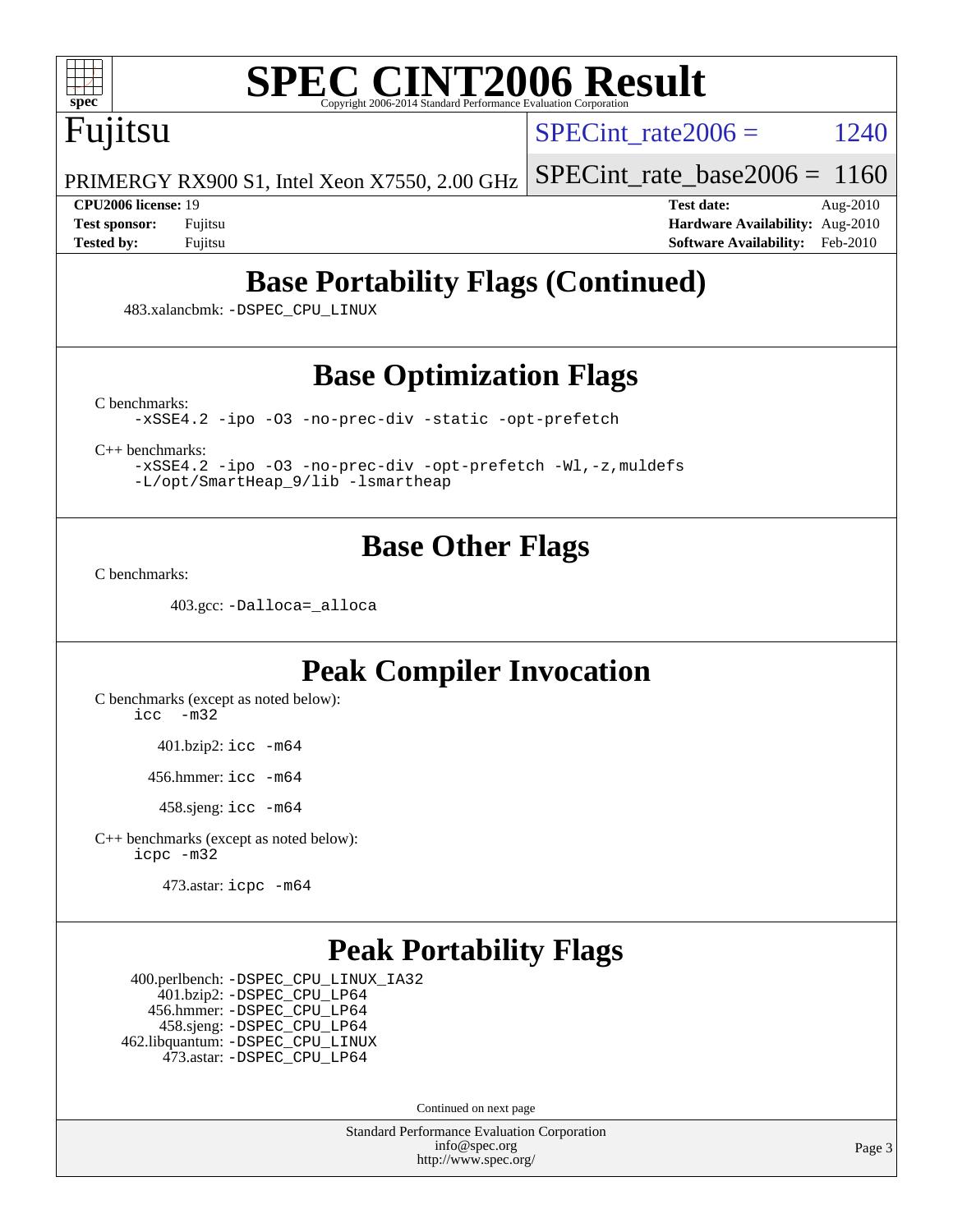

Fujitsu

SPECint rate  $2006 = 1240$ 

PRIMERGY RX900 S1, Intel Xeon X7550, 2.00 GHz [SPECint\\_rate\\_base2006 =](http://www.spec.org/auto/cpu2006/Docs/result-fields.html#SPECintratebase2006) 1160

**[CPU2006 license:](http://www.spec.org/auto/cpu2006/Docs/result-fields.html#CPU2006license)** 19 **[Test date:](http://www.spec.org/auto/cpu2006/Docs/result-fields.html#Testdate)** Aug-2010 **[Test sponsor:](http://www.spec.org/auto/cpu2006/Docs/result-fields.html#Testsponsor)** Fujitsu **[Hardware Availability:](http://www.spec.org/auto/cpu2006/Docs/result-fields.html#HardwareAvailability)** Aug-2010 **[Tested by:](http://www.spec.org/auto/cpu2006/Docs/result-fields.html#Testedby)** Fujitsu **Fugital Example 2010 [Software Availability:](http://www.spec.org/auto/cpu2006/Docs/result-fields.html#SoftwareAvailability)** Feb-2010

### **[Peak Portability Flags \(Continued\)](http://www.spec.org/auto/cpu2006/Docs/result-fields.html#PeakPortabilityFlags)**

483.xalancbmk: [-DSPEC\\_CPU\\_LINUX](http://www.spec.org/cpu2006/results/res2010q3/cpu2006-20100816-12920.flags.html#b483.xalancbmk_peakCXXPORTABILITY_DSPEC_CPU_LINUX)

## **[Peak Optimization Flags](http://www.spec.org/auto/cpu2006/Docs/result-fields.html#PeakOptimizationFlags)**

 400.perlbench: [-xSSE4.2](http://www.spec.org/cpu2006/results/res2010q3/cpu2006-20100816-12920.flags.html#user_peakPASS2_CFLAGSPASS2_LDCFLAGS400_perlbench_f-xSSE42_f91528193cf0b216347adb8b939d4107)(pass 2) [-prof-gen](http://www.spec.org/cpu2006/results/res2010q3/cpu2006-20100816-12920.flags.html#user_peakPASS1_CFLAGSPASS1_LDCFLAGS400_perlbench_prof_gen_e43856698f6ca7b7e442dfd80e94a8fc)(pass 1) [-ipo](http://www.spec.org/cpu2006/results/res2010q3/cpu2006-20100816-12920.flags.html#user_peakPASS2_CFLAGSPASS2_LDCFLAGS400_perlbench_f-ipo)(pass 2) [-O3](http://www.spec.org/cpu2006/results/res2010q3/cpu2006-20100816-12920.flags.html#user_peakPASS2_CFLAGSPASS2_LDCFLAGS400_perlbench_f-O3)(pass 2) [-no-prec-div](http://www.spec.org/cpu2006/results/res2010q3/cpu2006-20100816-12920.flags.html#user_peakPASS2_CFLAGSPASS2_LDCFLAGS400_perlbench_f-no-prec-div)(pass 2) [-static](http://www.spec.org/cpu2006/results/res2010q3/cpu2006-20100816-12920.flags.html#user_peakPASS2_CFLAGSPASS2_LDCFLAGS400_perlbench_f-static)(pass 2) [-prof-use](http://www.spec.org/cpu2006/results/res2010q3/cpu2006-20100816-12920.flags.html#user_peakPASS2_CFLAGSPASS2_LDCFLAGS400_perlbench_prof_use_bccf7792157ff70d64e32fe3e1250b55)(pass 2) [-ansi-alias](http://www.spec.org/cpu2006/results/res2010q3/cpu2006-20100816-12920.flags.html#user_peakCOPTIMIZE400_perlbench_f-ansi-alias)  $401.bzip2: -xSSE4.2(pass 2) -prof-gen(pass 1) -ipo(pass 2)$  $401.bzip2: -xSSE4.2(pass 2) -prof-gen(pass 1) -ipo(pass 2)$  $401.bzip2: -xSSE4.2(pass 2) -prof-gen(pass 1) -ipo(pass 2)$  $401.bzip2: -xSSE4.2(pass 2) -prof-gen(pass 1) -ipo(pass 2)$  $401.bzip2: -xSSE4.2(pass 2) -prof-gen(pass 1) -ipo(pass 2)$  $401.bzip2: -xSSE4.2(pass 2) -prof-gen(pass 1) -ipo(pass 2)$  $401.bzip2: -xSSE4.2(pass 2) -prof-gen(pass 1) -ipo(pass 2)$ [-O3](http://www.spec.org/cpu2006/results/res2010q3/cpu2006-20100816-12920.flags.html#user_peakPASS2_CFLAGSPASS2_LDCFLAGS401_bzip2_f-O3)(pass 2) [-no-prec-div](http://www.spec.org/cpu2006/results/res2010q3/cpu2006-20100816-12920.flags.html#user_peakPASS2_CFLAGSPASS2_LDCFLAGS401_bzip2_f-no-prec-div)(pass 2) [-static](http://www.spec.org/cpu2006/results/res2010q3/cpu2006-20100816-12920.flags.html#user_peakPASS2_CFLAGSPASS2_LDCFLAGS401_bzip2_f-static)(pass 2) [-prof-use](http://www.spec.org/cpu2006/results/res2010q3/cpu2006-20100816-12920.flags.html#user_peakPASS2_CFLAGSPASS2_LDCFLAGS401_bzip2_prof_use_bccf7792157ff70d64e32fe3e1250b55)(pass 2) [-opt-prefetch](http://www.spec.org/cpu2006/results/res2010q3/cpu2006-20100816-12920.flags.html#user_peakCOPTIMIZE401_bzip2_f-opt-prefetch) [-ansi-alias](http://www.spec.org/cpu2006/results/res2010q3/cpu2006-20100816-12920.flags.html#user_peakCOPTIMIZE401_bzip2_f-ansi-alias) [-auto-ilp32](http://www.spec.org/cpu2006/results/res2010q3/cpu2006-20100816-12920.flags.html#user_peakCOPTIMIZE401_bzip2_f-auto-ilp32)  $403.\text{gcc: basepeak}$  = yes  $429$ .mcf: basepeak = yes 445.gobmk: [-xSSE4.2](http://www.spec.org/cpu2006/results/res2010q3/cpu2006-20100816-12920.flags.html#user_peakPASS2_CFLAGSPASS2_LDCFLAGS445_gobmk_f-xSSE42_f91528193cf0b216347adb8b939d4107)(pass 2) [-prof-gen](http://www.spec.org/cpu2006/results/res2010q3/cpu2006-20100816-12920.flags.html#user_peakPASS1_CFLAGSPASS1_LDCFLAGS445_gobmk_prof_gen_e43856698f6ca7b7e442dfd80e94a8fc)(pass 1) [-prof-use](http://www.spec.org/cpu2006/results/res2010q3/cpu2006-20100816-12920.flags.html#user_peakPASS2_CFLAGSPASS2_LDCFLAGS445_gobmk_prof_use_bccf7792157ff70d64e32fe3e1250b55)(pass 2) [-O2](http://www.spec.org/cpu2006/results/res2010q3/cpu2006-20100816-12920.flags.html#user_peakCOPTIMIZE445_gobmk_f-O2) [-ipo](http://www.spec.org/cpu2006/results/res2010q3/cpu2006-20100816-12920.flags.html#user_peakCOPTIMIZE445_gobmk_f-ipo) [-no-prec-div](http://www.spec.org/cpu2006/results/res2010q3/cpu2006-20100816-12920.flags.html#user_peakCOPTIMIZE445_gobmk_f-no-prec-div) [-ansi-alias](http://www.spec.org/cpu2006/results/res2010q3/cpu2006-20100816-12920.flags.html#user_peakCOPTIMIZE445_gobmk_f-ansi-alias) 456.hmmer: [-xSSE4.2](http://www.spec.org/cpu2006/results/res2010q3/cpu2006-20100816-12920.flags.html#user_peakCOPTIMIZE456_hmmer_f-xSSE42_f91528193cf0b216347adb8b939d4107) [-ipo](http://www.spec.org/cpu2006/results/res2010q3/cpu2006-20100816-12920.flags.html#user_peakCOPTIMIZE456_hmmer_f-ipo) [-O3](http://www.spec.org/cpu2006/results/res2010q3/cpu2006-20100816-12920.flags.html#user_peakCOPTIMIZE456_hmmer_f-O3) [-no-prec-div](http://www.spec.org/cpu2006/results/res2010q3/cpu2006-20100816-12920.flags.html#user_peakCOPTIMIZE456_hmmer_f-no-prec-div) [-static](http://www.spec.org/cpu2006/results/res2010q3/cpu2006-20100816-12920.flags.html#user_peakCOPTIMIZE456_hmmer_f-static) [-unroll2](http://www.spec.org/cpu2006/results/res2010q3/cpu2006-20100816-12920.flags.html#user_peakCOPTIMIZE456_hmmer_f-unroll_784dae83bebfb236979b41d2422d7ec2) [-ansi-alias](http://www.spec.org/cpu2006/results/res2010q3/cpu2006-20100816-12920.flags.html#user_peakCOPTIMIZE456_hmmer_f-ansi-alias) [-auto-ilp32](http://www.spec.org/cpu2006/results/res2010q3/cpu2006-20100816-12920.flags.html#user_peakCOPTIMIZE456_hmmer_f-auto-ilp32) 458.sjeng: [-xSSE4.2](http://www.spec.org/cpu2006/results/res2010q3/cpu2006-20100816-12920.flags.html#user_peakPASS2_CFLAGSPASS2_LDCFLAGS458_sjeng_f-xSSE42_f91528193cf0b216347adb8b939d4107)(pass 2) [-prof-gen](http://www.spec.org/cpu2006/results/res2010q3/cpu2006-20100816-12920.flags.html#user_peakPASS1_CFLAGSPASS1_LDCFLAGS458_sjeng_prof_gen_e43856698f6ca7b7e442dfd80e94a8fc)(pass 1) [-ipo](http://www.spec.org/cpu2006/results/res2010q3/cpu2006-20100816-12920.flags.html#user_peakPASS2_CFLAGSPASS2_LDCFLAGS458_sjeng_f-ipo)(pass 2) [-O3](http://www.spec.org/cpu2006/results/res2010q3/cpu2006-20100816-12920.flags.html#user_peakPASS2_CFLAGSPASS2_LDCFLAGS458_sjeng_f-O3)(pass 2) [-no-prec-div](http://www.spec.org/cpu2006/results/res2010q3/cpu2006-20100816-12920.flags.html#user_peakPASS2_CFLAGSPASS2_LDCFLAGS458_sjeng_f-no-prec-div)(pass 2) [-static](http://www.spec.org/cpu2006/results/res2010q3/cpu2006-20100816-12920.flags.html#user_peakPASS2_CFLAGSPASS2_LDCFLAGS458_sjeng_f-static)(pass 2) [-prof-use](http://www.spec.org/cpu2006/results/res2010q3/cpu2006-20100816-12920.flags.html#user_peakPASS2_CFLAGSPASS2_LDCFLAGS458_sjeng_prof_use_bccf7792157ff70d64e32fe3e1250b55)(pass 2) [-unroll4](http://www.spec.org/cpu2006/results/res2010q3/cpu2006-20100816-12920.flags.html#user_peakCOPTIMIZE458_sjeng_f-unroll_4e5e4ed65b7fd20bdcd365bec371b81f) [-auto-ilp32](http://www.spec.org/cpu2006/results/res2010q3/cpu2006-20100816-12920.flags.html#user_peakCOPTIMIZE458_sjeng_f-auto-ilp32)  $462$ .libquantum: basepeak = yes  $464.h264$ ref:  $-xSSE4$ .  $2(pass 2)$  -prof-qen(pass 1) [-ipo](http://www.spec.org/cpu2006/results/res2010q3/cpu2006-20100816-12920.flags.html#user_peakPASS2_CFLAGSPASS2_LDCFLAGS464_h264ref_f-ipo)(pass 2) [-O3](http://www.spec.org/cpu2006/results/res2010q3/cpu2006-20100816-12920.flags.html#user_peakPASS2_CFLAGSPASS2_LDCFLAGS464_h264ref_f-O3)(pass 2) [-no-prec-div](http://www.spec.org/cpu2006/results/res2010q3/cpu2006-20100816-12920.flags.html#user_peakPASS2_CFLAGSPASS2_LDCFLAGS464_h264ref_f-no-prec-div)(pass 2) [-static](http://www.spec.org/cpu2006/results/res2010q3/cpu2006-20100816-12920.flags.html#user_peakPASS2_CFLAGSPASS2_LDCFLAGS464_h264ref_f-static)(pass 2) [-prof-use](http://www.spec.org/cpu2006/results/res2010q3/cpu2006-20100816-12920.flags.html#user_peakPASS2_CFLAGSPASS2_LDCFLAGS464_h264ref_prof_use_bccf7792157ff70d64e32fe3e1250b55)(pass 2) [-unroll2](http://www.spec.org/cpu2006/results/res2010q3/cpu2006-20100816-12920.flags.html#user_peakCOPTIMIZE464_h264ref_f-unroll_784dae83bebfb236979b41d2422d7ec2) [-ansi-alias](http://www.spec.org/cpu2006/results/res2010q3/cpu2006-20100816-12920.flags.html#user_peakCOPTIMIZE464_h264ref_f-ansi-alias) [C++ benchmarks:](http://www.spec.org/auto/cpu2006/Docs/result-fields.html#CXXbenchmarks) 471.omnetpp: [-xSSE4.2](http://www.spec.org/cpu2006/results/res2010q3/cpu2006-20100816-12920.flags.html#user_peakPASS2_CXXFLAGSPASS2_LDCXXFLAGS471_omnetpp_f-xSSE42_f91528193cf0b216347adb8b939d4107)(pass 2) [-prof-gen](http://www.spec.org/cpu2006/results/res2010q3/cpu2006-20100816-12920.flags.html#user_peakPASS1_CXXFLAGSPASS1_LDCXXFLAGS471_omnetpp_prof_gen_e43856698f6ca7b7e442dfd80e94a8fc)(pass 1) [-ipo](http://www.spec.org/cpu2006/results/res2010q3/cpu2006-20100816-12920.flags.html#user_peakPASS2_CXXFLAGSPASS2_LDCXXFLAGS471_omnetpp_f-ipo)(pass 2) [-O3](http://www.spec.org/cpu2006/results/res2010q3/cpu2006-20100816-12920.flags.html#user_peakPASS2_CXXFLAGSPASS2_LDCXXFLAGS471_omnetpp_f-O3)(pass 2) [-no-prec-div](http://www.spec.org/cpu2006/results/res2010q3/cpu2006-20100816-12920.flags.html#user_peakPASS2_CXXFLAGSPASS2_LDCXXFLAGS471_omnetpp_f-no-prec-div)(pass 2) [-prof-use](http://www.spec.org/cpu2006/results/res2010q3/cpu2006-20100816-12920.flags.html#user_peakPASS2_CXXFLAGSPASS2_LDCXXFLAGS471_omnetpp_prof_use_bccf7792157ff70d64e32fe3e1250b55)(pass 2) [-ansi-alias](http://www.spec.org/cpu2006/results/res2010q3/cpu2006-20100816-12920.flags.html#user_peakCXXOPTIMIZE471_omnetpp_f-ansi-alias) [-opt-ra-region-strategy=block](http://www.spec.org/cpu2006/results/res2010q3/cpu2006-20100816-12920.flags.html#user_peakCXXOPTIMIZE471_omnetpp_f-opt-ra-region-strategy-block_a0a37c372d03933b2a18d4af463c1f69) [-Wl,-z,muldefs](http://www.spec.org/cpu2006/results/res2010q3/cpu2006-20100816-12920.flags.html#user_peakEXTRA_LDFLAGS471_omnetpp_link_force_multiple1_74079c344b956b9658436fd1b6dd3a8a) [-L/opt/SmartHeap\\_9/lib -lsmartheap](http://www.spec.org/cpu2006/results/res2010q3/cpu2006-20100816-12920.flags.html#user_peakEXTRA_LIBS471_omnetpp_SmartHeap_879e13b2ebf5e86ce2253467cfb99a3f) 473.astar: [-xSSE4.2](http://www.spec.org/cpu2006/results/res2010q3/cpu2006-20100816-12920.flags.html#user_peakPASS2_CXXFLAGSPASS2_LDCXXFLAGS473_astar_f-xSSE42_f91528193cf0b216347adb8b939d4107)(pass 2) [-prof-gen](http://www.spec.org/cpu2006/results/res2010q3/cpu2006-20100816-12920.flags.html#user_peakPASS1_CXXFLAGSPASS1_LDCXXFLAGS473_astar_prof_gen_e43856698f6ca7b7e442dfd80e94a8fc)(pass 1) [-ipo](http://www.spec.org/cpu2006/results/res2010q3/cpu2006-20100816-12920.flags.html#user_peakPASS2_CXXFLAGSPASS2_LDCXXFLAGS473_astar_f-ipo)(pass 2) [-O3](http://www.spec.org/cpu2006/results/res2010q3/cpu2006-20100816-12920.flags.html#user_peakPASS2_CXXFLAGSPASS2_LDCXXFLAGS473_astar_f-O3)(pass 2) [-no-prec-div](http://www.spec.org/cpu2006/results/res2010q3/cpu2006-20100816-12920.flags.html#user_peakPASS2_CXXFLAGSPASS2_LDCXXFLAGS473_astar_f-no-prec-div)(pass 2) [-prof-use](http://www.spec.org/cpu2006/results/res2010q3/cpu2006-20100816-12920.flags.html#user_peakPASS2_CXXFLAGSPASS2_LDCXXFLAGS473_astar_prof_use_bccf7792157ff70d64e32fe3e1250b55)(pass 2) [-ansi-alias](http://www.spec.org/cpu2006/results/res2010q3/cpu2006-20100816-12920.flags.html#user_peakCXXOPTIMIZE473_astar_f-ansi-alias) [-opt-ra-region-strategy=routine](http://www.spec.org/cpu2006/results/res2010q3/cpu2006-20100816-12920.flags.html#user_peakCXXOPTIMIZE473_astar_f-opt-ra-region-strategy-routine_ba086ea3b1d46a52e1238e2ca173ed44) [-Wl,-z,muldefs](http://www.spec.org/cpu2006/results/res2010q3/cpu2006-20100816-12920.flags.html#user_peakEXTRA_LDFLAGS473_astar_link_force_multiple1_74079c344b956b9658436fd1b6dd3a8a) [-L/opt/SmartHeap\\_9\\_64/lib -lsmartheap64](http://www.spec.org/cpu2006/results/res2010q3/cpu2006-20100816-12920.flags.html#user_peakEXTRA_LIBS473_astar_SmartHeap64_52bae96eb24ebf89a69283ab391c5ae2)  $483.xalanchmk: basepeak = yes$ 

> Standard Performance Evaluation Corporation [info@spec.org](mailto:info@spec.org) <http://www.spec.org/>